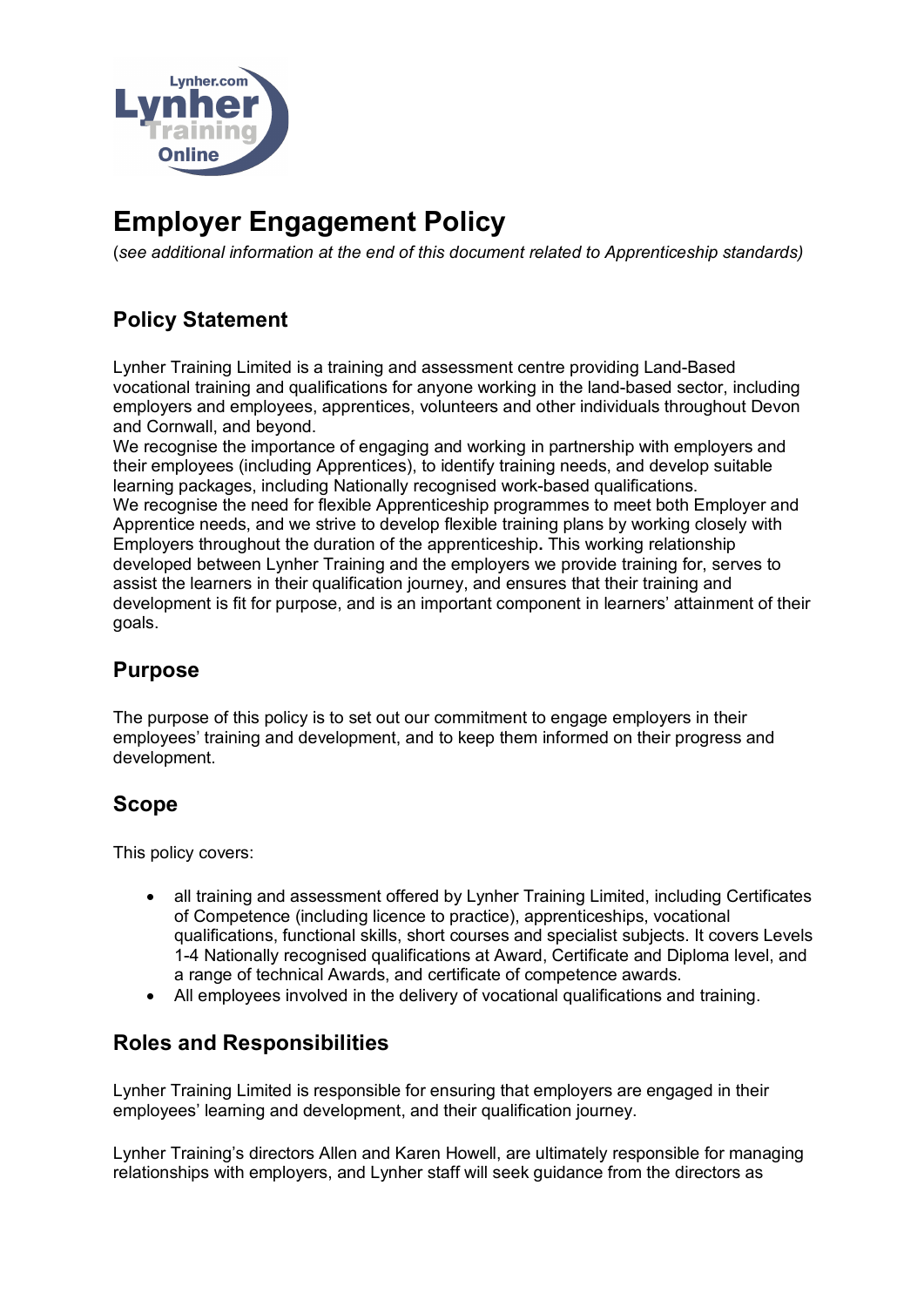

appropriate, for any significant decisions or changes.

Quality Manager (Amy Holding) is responsible for ensuring that a copy of this document is available to all employees (Lynher), and that the policy and procedures are reviewed annually.

The Program operations Manager (Karen Howell) and qualification manager (Sonia Hicks) are responsible for ensuring the adherence of this policy by all employees (Lynher), supporting assessors with any identified issues with learners, and ensuring employer's involvement as appropriate.

The Qualifications Manager is responsible for ensuring the policy is available to learners and employers on the web site, and that they are aware of how to access it.

Lynher Training Limited's *marketing admin team* are responsible for marketing and advertising Lynher training, as a potential training provider, to employers, both on Lynher Training's website, and for Apprentices, -on the Apprentice Service website. Apprentice vacancies and Apprentice applications are advertised and managed via the Apprentice service.

Lynher Training Assessors are responsible for involving employers (or their representatives) in progress reviews, and maintaining good working relationships with learner workplace mentors. (EG Plant ops NVQs and work-based fencing)

Lynher Training expect all employees (instructors/ assessors and admin and management staff) to act in accordance with the policy, to facilitate effective employer engagement. Our QA team ensure that this process is regularly reviewed at standard setting events and during observations of teaching and learning.

## **Policy Implementation – Procedures**

Lynher Training Limited will engage and work in partnership with employers to enable regular and effective communication, and to enable any questions or queries the employer or apprentice may have, to be dealt with quickly and efficiently.

### Marketing & Employer Communication Processes

- Marketing our service offer to potential partner employers.
- Making partner employers aware of new training and development opportunities for their employees.
- Providing regular reports of learner progress.
- Asking employers to take part in monthly reviews of training needs, and progress of 'on programme' learners such as Apprentices.
- Measuring employer satisfaction through yearly employer surveys.
- Offering training packages which reflect the needs of the business as a whole and impact positively on the Employer's business
- Handling enquiries promptly and efficiently and reviewing standards of customer service regularly
- Managing and maintaining a data base of employer contacts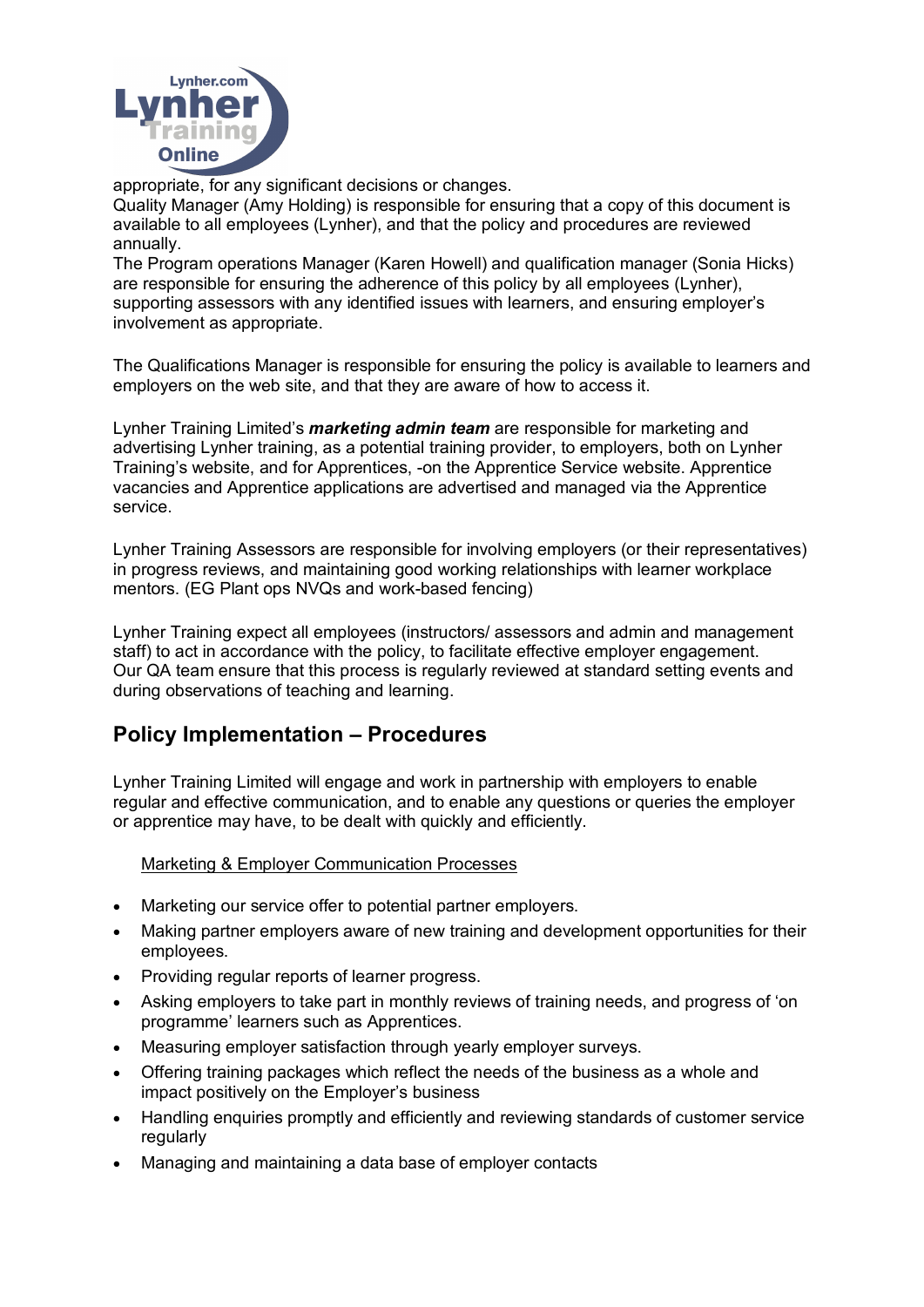

## Management Processes

- Provision of high-quality assessors and trainers through robust recruitment and selection, and training and development processes.
- Prompt and efficient response to feedback and/or complaints in order to constantly improve our services to employers
- Ongoing development and improvement of training offer, offering teaching and learning strategies which motivate, stimulate and encourage learners as well as meeting employer's requirements
- Development of bespoke training courses to meet the needs of employers.
- Keeping up to date with government policy and advice, External Quality Assurance requirements, Sector Skills guidance, awarding bodies and qualification frameworks' requirements, in order to keep skills and knowledge levels within Lynher Training's employees to the highest standard, enabling staff to provide employers with the most up to date and relevant information about any changes relevant to their business.

### Delivery and Monitoring Processes

- Working closely with employers and employer's work place mentors
- Holding regular contract review meetings with employers to gain feedback and answer any questions, informing any changes/ adjustments which may be needed.
- Engaging/ informing employers regarding optional qualification unit choices to ensure the needs of the business are met.
- Completing 8 weekly progress reviews with learners and their line managers
- Setting SMART targets and performance indicators which measure and monitor success and lead to an improving trend.

*See also Qualification Assessment Guidelines for individual qualifications. (EG Lantra Work Based Fencing Level 2)*

### Quality Assurance Processes

- Completing robust Internal Quality Assurance processes to ensure quality of delivery
- Regular performance reviews and observations of teaching and learning (OTLAs) of instructors and assessors, including Health and Safety / Administration Risk Ratings, and Observations of Teaching and Learning
- Regular review and development of the resources available for training.
- Dealing with Complaints and Appeals promptly and efficiently

*See also Quality Assurance Policy, and Complaints and Appeals policy*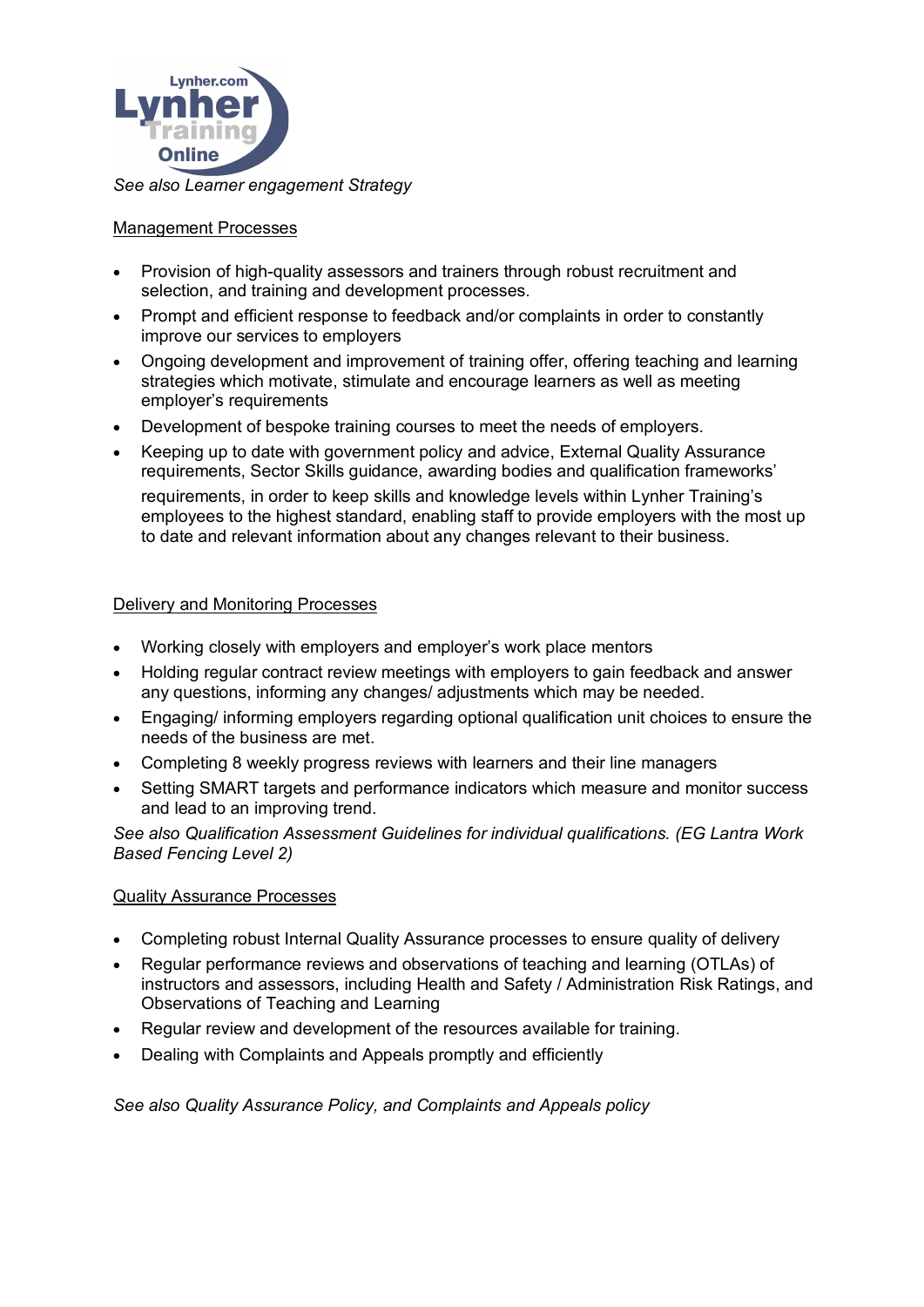

**APPRENTICESHIP STANDARDS** -additional information about Employer engagement related to the new Standards -Sept 2018

### **Introduction and background:**

In 2018 Lynher Training Ltd commenced delivery of the new Apprenticeship standards, moving from the SASE Frameworks. Now, as well as involvement with Employers and Apprentices, the new Standards entail involvement with EPA organisations, and liaising with both employers and EPA organisations.

To ensure successful and compliant delivery, Lynher Training senior managers have thoroughly prepared for the changes, by undertaking extensive research including: attendance at ESFA and AO meetings, attending ESFA webinars, speaking to Employers, exploring the new Apprentice Standards and Training Specifications. All staff have been thoroughly trained and updated regarding the delivery of the new Standards, but managers have observed that there is still a degree of confusion and uncertainty around the new standards and therefore resolve to monitor developments closely for the foreseeable future, to ensure we can maintain effective delivery, and keep Employers up to date and as well informed as possible. Lynher Training resolve to support Employers through difficult and uncertain times, and to keep in regular contact with the AOs involved with EPAs to help them resolve any issues, to enable and facilitate an early resolution to the current problem, and to feedback developments to Employers.

We have noted:

- discrepancies where Employers have Apprentices undertaking the same standard with different providers. (EG eligible costs)
- EPA organisations engaging with Employers and Providers, and then subsequently dropping the standard offered. For example, Lynher Training started 3 Apprentices on the Arborist standard October 2018, and booked them in for their EPA with City and Guilds. City and Guild have recently informed us they are dropping this EPA due to lack of resources, and there is currently no one else offering this EPA. Lantra Awards say they are close to being able to deliver, but at this time there is no EPA available for these Apprentices.

### New Processes (specific to Apprentice Standard delivery from September 2018):

Lynher Training now have in place:

- Full understanding of requirements, systems, delivery and capacity, including knowledge of our responsibilities, and how to engage with the Apprentice service, and Employers
- Planning for transition and Delivery
- Delivering Apprenticeship Standards
- Preparing for End-Point Assessment
- Ongoing innovation and delivery improvement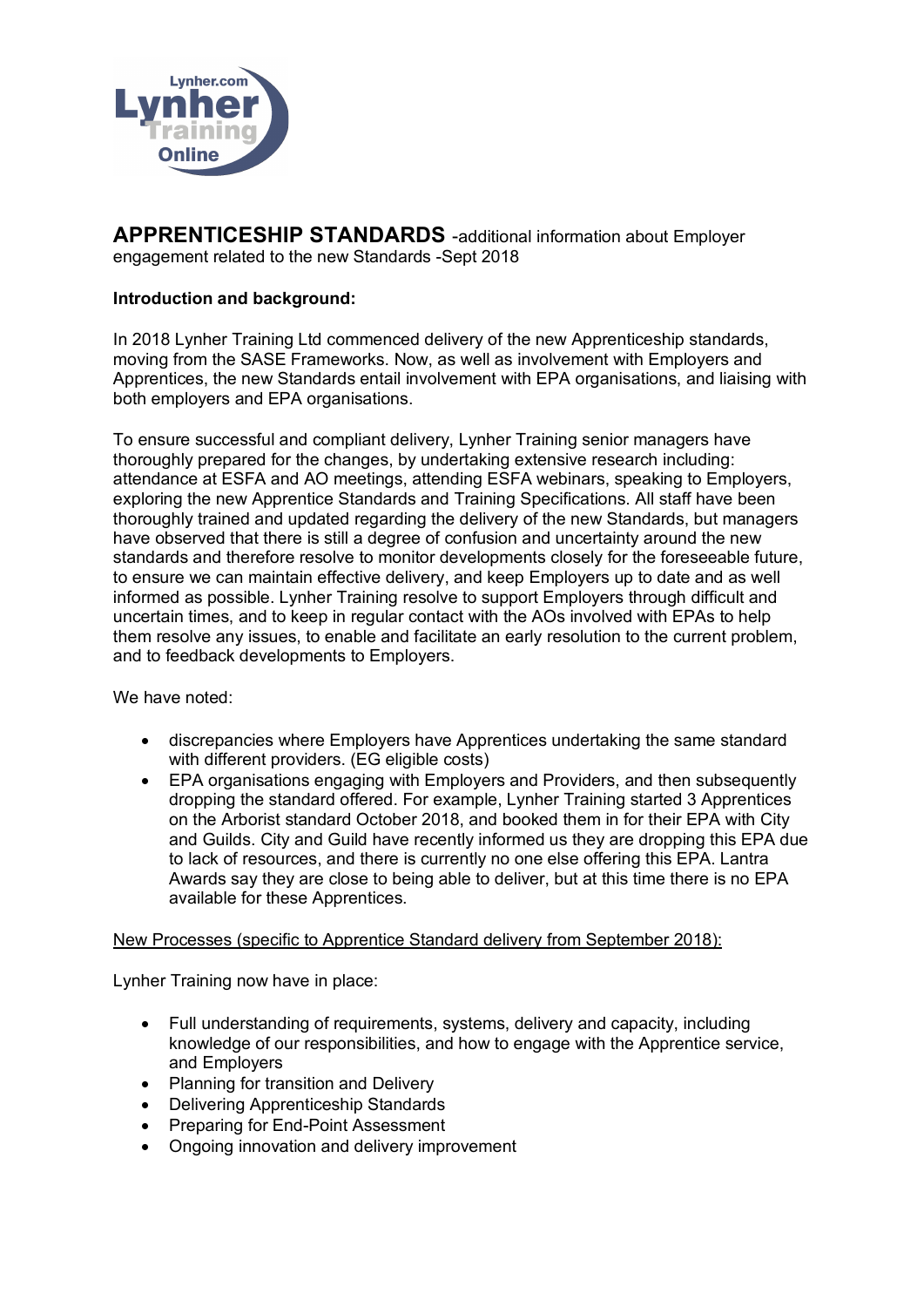

### **Employer Engagement -Apprenticeship standards:**

Lynher Training Limited promote apprenticeships with employers through the use of find apprenticeship training (FAT), Recruit and Apprentice and the course directory. Employers also find us through our advertisements on: our website www.lynher.com, the Countryside Jobs Service, (CJS), Google Ad words, the Countryside Woodland directory, Woodlands.com, and Arb talk.

Whereas historically, initial Employer Engagement has been by means of Employers contacting Lynher Training direct, either through word of mouth recommendations, or because they are long standing customers, with the new Standards, Employers now also make contact with us as a potential provider by searching on line through the Apprenticeship service, where apprentice vacancies and potential apprentice candidates are advertised, along with suitable Training Providers and details of Apprenticeships.

Once registered on the system, Employers (Levy Payers) and Providers have access to user friendly intuitive information, making it easy for Employers to find suitable apprenticeships and to link with suitable providers.

Lynher Training have worked closely with Employers during the early stages of using the Apprenticeship service, as it has been a 'steep learning curve' for all involved. By liaising closely with our Employers, and by keeping in regular contact, the system has worked smoothly with minimal 'teething problems', which has helped to promote this new system as being an efficient and 'user friendly' replacement to previous systems (prior to standards).

Lynher Training and potential Employers post Apprenticeship vacancies, and manage candidate applications on line, through the 'Recruit an Apprentice' service. Employers are then able to see vacancies and Training Provider availability through the 'Find an Apprenticeship', where detailed information has been posted on the course directory portal.

Lynher Training has taken great care to provide accurate, detailed and up to date information about our current apprenticeship offer, to enable employers to obtain all the information they need to make informed choices. This service enables Employers to potentially find: suitable Arborist and Forestry Apprenticeships, the best and most suitable providers in Devon and Cornwall, - (Lynher training being one of the foremost Providers of Forestry and Arboriculture training in the south west), and suitable arborist and forestry candidates. Candidates are able to potentially find suitable Apprenticeship placements with Employers. Lynher Training advertises the available Apprenticeship standard (the niche Arborist and Forestry operative standard Level 2), to find suitable Employers and candidates looking for this, and enabling contact.

Initial enquiries are passed to the senior training manager for discussion and profiling, to explore the Employer's requirements, and a meeting will usually take place to finalise details. Once agreed, both Providers and Employers manage the apprenticeships on line through the Apprenticeship service, as outlined above.

Once agreement of details has been established, a Contract of services and Commitment statements are sent to the Employer by the training provider, giving details of the apprenticeship, details of all parties involved, agreed costs, Terms and Conditions, and declarations. Once these are returned signed, the candidate can begin their Apprenticeship training.